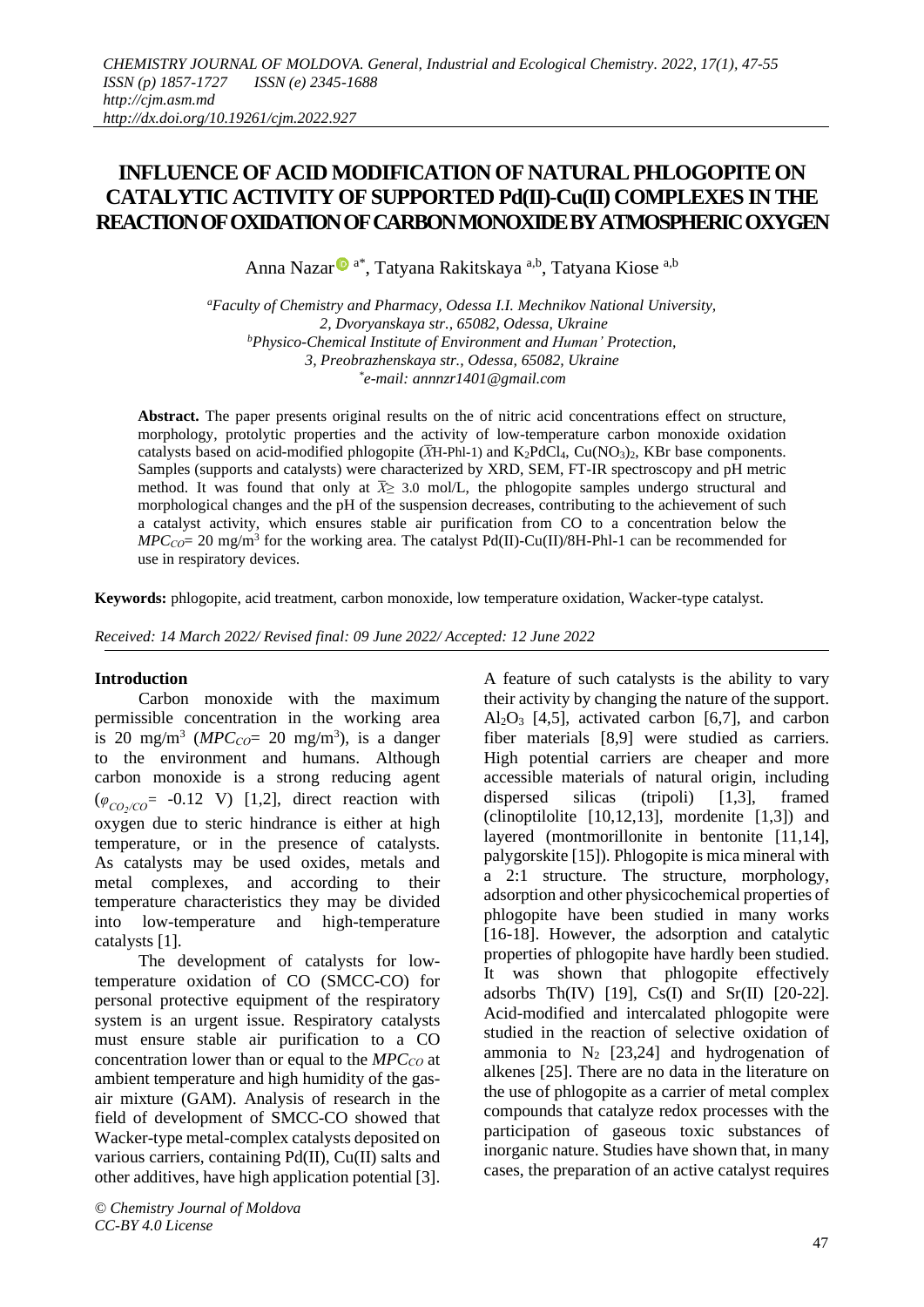a preliminary acid modification of the carrier [10-15]. The basic components of the catalysts are  $K_2PdCl_4$  and  $Cu(NO_3)_2$ , and the maximum catalytic activity is achieved in the presence of potassium bromide [1,3].

The aim of this work was to study the effect of the concentration of the modifying acid on the structure, morphology of phlogopite, and the catalytic activity of the deposited  $Pd(II)$ –Cu $(II)$ complexes in the reaction of low-temperature oxidation of carbon monoxide with atmospheric oxygen.

# **Experimental**

# *Materials*

KBr,  $Cu(NO<sub>3</sub>)<sub>2</sub>·3H<sub>2</sub>O$ ,  $PdCl<sub>2</sub>$ , KCl,  $HNO<sub>3</sub>$ (p.a. grade, Sigma-Aldrich, U.S.A.) and a commercial concentrate of phlogopite from Uzbekistan (N-Phl) supplied by Ukrvermikulit was used as a starting material.

# *Methods*

# *Samples preparation*

To improve the surface properties of natural carriers that affect the processes of surface complexation, the method of acid modification by hydrochloric or nitric acids is used [1,3,12,13].

Modification of phlogopite was performed by the reflux method for 1 hour using nitric acid. The acid concentration was varied from 0 to 8 mol/L. The ratio of solid and liquid phases was  $S: L = 1:2$  (at the rate of 1 g of carrier per 2 mL of acid). The precipitate was separated, repeatedly washed with boiling water until a negative reaction to nitrate ion with diphenylamine reagent, and dried in an oven in air at 100ºC to constant weight. The samples were conventionally designated  $\overline{X}$ H-Phl-1,  $\overline{X}$ - the concentration of nitric acid;  $\bar{X}$ = 0; 0.5; 1.0; 3.0; 4.0; 6.0; 8.0 mol/L.

The Pd(II)-Cu(II)/*X*H-Phl-1 catalysts were prepared by the method of incipient wetness impregnation of the carrier. Acid-modified phlogopite (10 g) was impregnated with 5 mL of an aqueous solution containing  $K_2PdCl_4$  $(PdCl<sub>2</sub> + KCl)$ ,  $Cu(NO<sub>3</sub>)<sub>2</sub>$ , and KBr in specified ratios. Excessive moisture was removed by sample drying in an oven in air at  $100^{\circ}$ C for 3 hours. The content of components in the catalyst samples was constant and amounted to:  $C_{Pd(II)} = 2.72 \times 10^{-5}$ ;  $C_{Cu(II)} = 5.9 \times 10^{-5}$ ;  $C_{KBr} = 1.02 \times 10^{-4}$  mol/g.

# *Physical characterization*

*The diffractograms of powder* samples of carrier and catalyst were performed on a Siemens D500 diffractometer (CuK*<sup>α</sup>* radiation, *λ*= 1.54178 Å) with a secondary beam graphite monochromator. To record the diffractograms, the test samples were thoroughly grinded in an agate mortar were placed into a glass cell with an enclosed volume of  $2\times1\times0.1$  cm<sup>3</sup>. XRD patterns were measured in the angle range of  $3^{\circ} < 20 < 70^{\circ}$ with the pitch of 0.03º and acquisition time of 60 s for each position.

The phlogopite samples were also characterized by *scanning electron microscopy* using a JEOL-JSM5410 scanning microscope with an AZtech Energy X-max 50 energy dispersive spectrometer. An accelerating voltage was 15 kV.

The *infrared spectroscopic analysis* in the range from 4000 cm<sup>-1</sup> to 400 cm<sup>-1</sup> was carried out using a Perkin Elmer FT-IR spectrometer. All spectra were recorded using pellets consisting of 1 mg of the material under study and 200 mg of KBr.

Protolytic properties of the phlogopite surface were estimated by *measurement of equilibrium pH*, *pH*eq, values in aqueous suspensions of 0.2 g N-Phl in 20 mL of distilled water under continuous stirring of the suspensions at 20ºC. The change in the pH of the suspension with time was monitored using a pH-340 instrument with an ESL 43-07 glass electrode and an EVL 1M3 silver chloride electrode.

The samples (10 g) of  $K_2PdCl_4$ -Cu(NO<sub>3</sub>)<sub>2</sub>- $KBr/\overline{X}H-Phl-1$  compositions were tested in a gas-flow setup with a fixed-bed glass reactor at an initial CO concentration in the gas-air mixture (GAM),  $C_{CO}^{in}$ , of 300 mg/m<sup>3</sup> and the following GAM parameters: temperature of 20ºC, relative humidity, of 67%, a volume flow rate, *w*, of 1 L/min, a linear velocity, *U*, of 4.2ºcm/s. By monitoring final CO concentrations,  $C_{CO}$ , *a carbon monoxide conversion*,  $\eta$  (%), was determined and  $\eta$  in a steady state mode,  $\eta_{st}$ , serves as a parameter characterizing the catalytic activity of the compositions [13,14].

$$
\eta = \frac{(c_{CO}^{in} - c_{CO}^f)}{c_{CO}^{in}} 100, \,\%
$$
\n(1)

where,  $\mathcal{C}_{CO}^{in}$ ,  $\mathcal{C}_{CO}^{f}$  are the initial and final CO concentrations, mg/m<sup>3</sup>.

# **Results and discussion**

#### *Phase analysis*

Natural phlogopite, depending on the deposit, in addition to the main phase, contains various impurities, for example, calcite, augite, leucite, zeolite (analcime, phillipsite, chabazite), quartz and traces of albite. However, examples are known when a natural mineral is monophasic and contains only phlogopite. Figure 1*(a)* shows a diffractogram of natural phlogopite confirming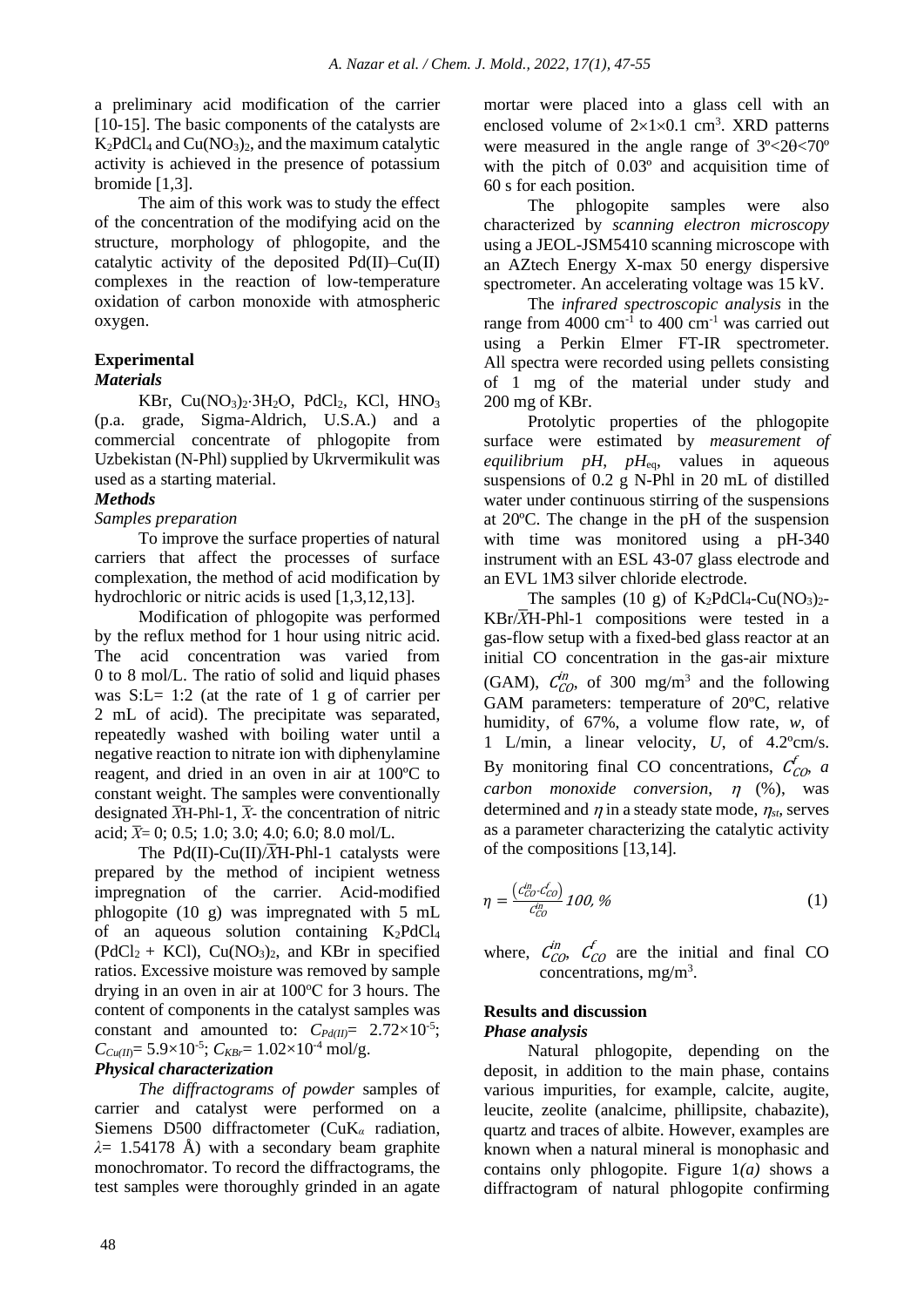that the sample is crystalline and polyphase in composition. The phases were identified by the Rietveld method [26]. The content of phlogopite in the original sample is 62.7 wt.%.



**Figure 1. Diffraction patterns of samples of natural phlogopite N-Phl** *(a)***, acid-modified phlogopite, 6H-Phl-1** *(b)***, and catalyst Pd(II)-Cu(II)/6H-Phl-1** *(c).*

For the following interplanar distances *d*, Å: 10.0929; 5.0464; 3.3643; 3.1514; 2.5232; 2.1814; 2.0136; 1.6821; 1.5406; 1.4418; 1.3703; 1.2675 the phase of phlogopite is uniquely determined. The diffractogram of pure phlogopite shows strong reflections with the following values *d*, Å: 10.129; 5.022; 3.354; 2.513; 2.171; 2.011; 1.675 Å [27], which ideally coincide for the N-Phl sample under study. The [hkl] indices are indicated on the diffractogram. X-ray spectral characteristics of the studied sample of phlogopite almost completely coincide with those for phlogopite from the Kovdor deposit (Murmansk region, Russia) [28]: *d*, Å: 10.16; 5.07; 3.39; 2.53; 2.19; 2.03; 1.687; 1.545; 1.443; 1.373; 1.267. It should be noted that two diffraction patterns exhibit characteristic reflection [060] with interplanar spacing  $(1.5406$  and  $1.545$  Å), which indicates the trioctahedral structure of phlogopite.

Along with the phlogopite phase, the diopside phases 2*θ*˚ (*d*, Å) were identified in the mineral composition: 27.596 (3.2298); 35.430 (2.5315); 49.627 (1.8355); vermiculite 2*θ*˚ (*d*, Å): 6.229 (14.1779); 19.081 (4.6475); 21.261 (4.1757); 25.104 (3.5445). Some other phases such as clinochlore and cordierite give very low reflections.

Phlogopite changes its structural and physicochemical properties as a result of physical and chemical action [29,30]. Results have shown that when exposed to 0.5, 1.0, 3.0, 6.0 mol/L nitric acid, no noticeable changes in the structure of phlogopite are observed, for example, Figure 1*(b)* for the 6H-Phl-1 sample. One can only note a decrease in the intensity of reflection [060] and a decrease in the interplanar distance to 1.5318 Å in comparison with the initial sample, for which  $d= 1.5406$  Å. When Pd(II) and Cu(II) salts are deposited, for example, on a 6H-Phl-1 carrier, additional peaks in the diffractogram Figure 1*(c)* which would indicate the formation of new phases from the deposited components, are not detected.

# *Morphology investigations*

The obtained results have shown that phlogopite (Figure 2*(a)*) has a typical lamellar morphology [1,2,30]; however, in the natural sample, along with the main phase, there are impurity phases, which are presented in the form of agglomerates of various shapes and sizes. Individual lamellas (stripes) have a smooth surface with no obvious pores. Under the action of nitric acid, the structure of phlogopite undergoes changes. For example, in the case of the 3H-Phl-1 sample, the lamellar morphology is retained; however, separate destroyed deformed layers with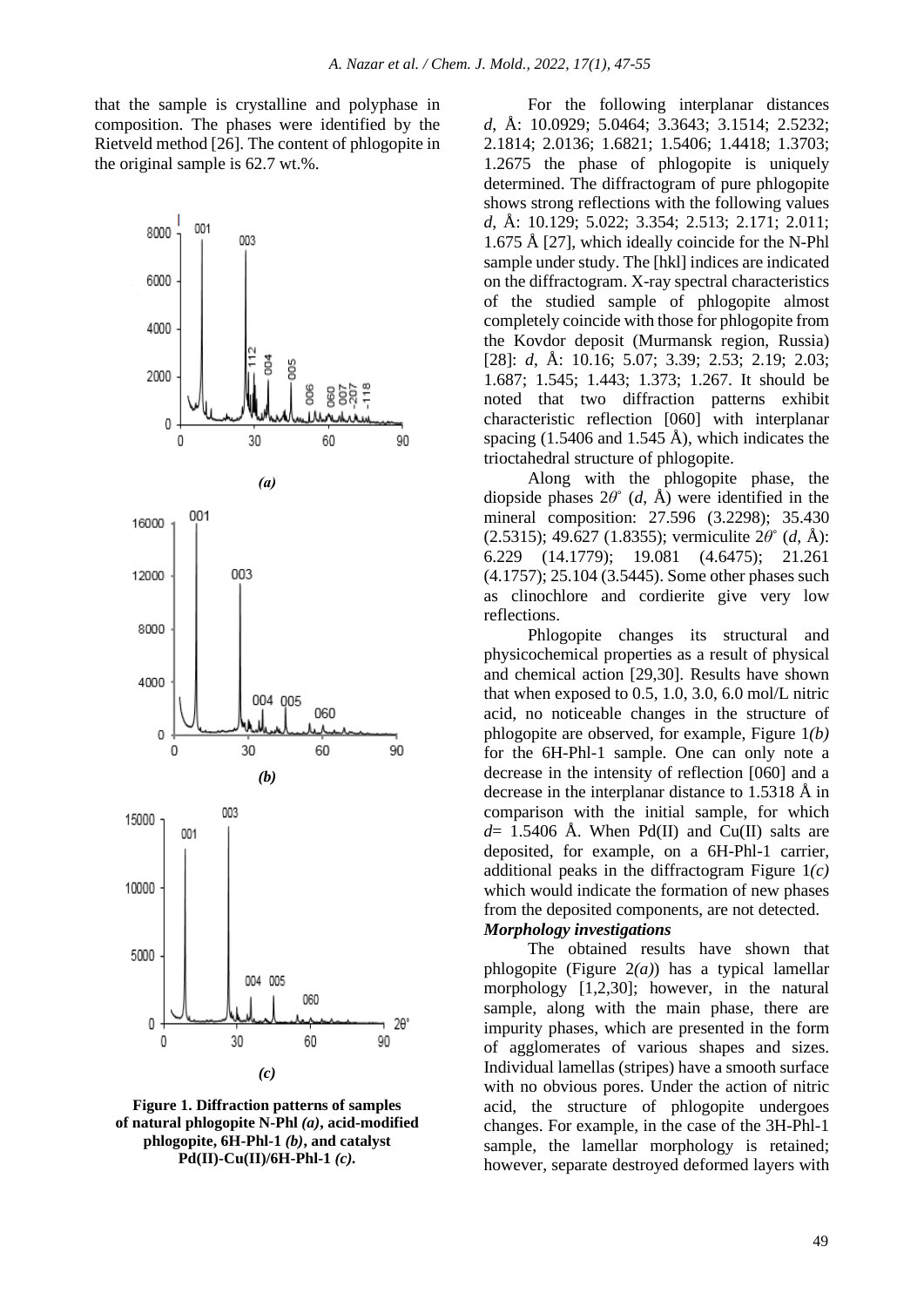uneven edges appear, the surface of which is wrinkled and covered with depressions Figure 2*(b)*. In the case of 6H-Phl-1, the stratification is enhanced, cavities of different sizes are formed between the strips; the edges are uneven. When the salts of  $Pd(II)$  and  $Cu(II)$  are applied to the acid-modified form of 6H-Phl-1, the stratification is enhanced; the lamellae are partially destroyed, the surface is not smooth, wrinkled.



*(d)*

**Figure 2. SEM images of samples of natural** *(a)***, acid-modified 3H-Phl-1** *(b)***, 6H-Phl-1** *(c)* **phlogopite and catalyst Pd(II)-Cu(II)/6H-Phl-1** *(d).*

# *FT-IR spectroscopy results*

Identification of spectra of samples N-Phl,  $\overline{X}$ H-Phl-1 ( $\overline{X}$ = 0.25; 0.5; 1.0; 3.0; 4.0; 6.0 and 8.0 M HNO<sub>3</sub>) and catalyst Pd(II)-Cu(II)/6H-Phl-1 were carried out taking into account the latest publications [23,31,32]. Table 1 shows the results of identification of the IR spectra of all samples and some literature data for comparison.

The analysis showed that the FT-IR spectra of the N-Phl and *X*̅Н-Phl-1 samples studied and those presented in previous publications [23,31,32] have similar profile with wavenumbers characterizing the stretching and bending vibrations of structural groups. One should pay attention to the following features. The most intense characteristic Si - O band is in the region of 970–1000 cm-1 and it is somewhat shifted (low frequency shift) compared to other layered aluminosilicates, for example, bentonites [14]. The position of this band does not change with an increase in the concentration of nitric acid used to modify phlogopite. Also, the position of the Si-OH band remains unchanged, which is detected by the bend in the low-frequency component of the characteristic band. Changes in the shape of the characteristic band in the spectra of samples  $\overline{X}$ H-Phl-1 ( $\overline{X}$  = 3.0; 4.0; 6.0; 8.0 M HNO<sub>3</sub>) first begin with the appearance of bends at 1073 and 1066 cm<sup>-1</sup> ( $\bar{X}$ = 3.0; 4.0 M HNO<sub>3</sub>), and then clear maxima at 1069 and 1072 cm<sup>-1</sup> ( $\bar{X}$ = 6.0; 8.0 M  $HNO<sub>3</sub>$ ). Such changes are due to the partial destruction of the layered structure of phlogopite by the appearance of amorphous SiO2. In the FT-IR spectrum of the last sample  $(\overline{X}$ = 8.0 M HNO<sub>3</sub>), a new band appears distinctly at 790 cm-1 , which is characteristic of vibrations in the silaxane Si–O–Si group of amorphous silica gel. Attention should be paid to some differences in the position of the absorption band, which corresponds to stretching vibrations *νОН* in water molecules. At the same time, deformation vibrations  $(\delta_{H_2O})$  are characterized by practically the same value of the wave number. It should be distinguished that the spectrum of the original sample shows an absorption band at 1423 cm-1 , which indicates the presence of calcite; the band disappears upon acid treatment.

In the spectrum of the  $Pd(II)-Cu(II)/$ 6H-Phl-1 catalyst, in comparison with the spectrum of the 6H-Phl-1 carrier, the following features are observed: *i)* high-frequency shift  $(\Delta v = +11 \text{ cm}^{-1})$  in the region of OH groups stretching vibrations in associated water molecules, which is caused by the localization of  $Pd(II)$  and  $Cu(II)$  ions in the system of hydrogen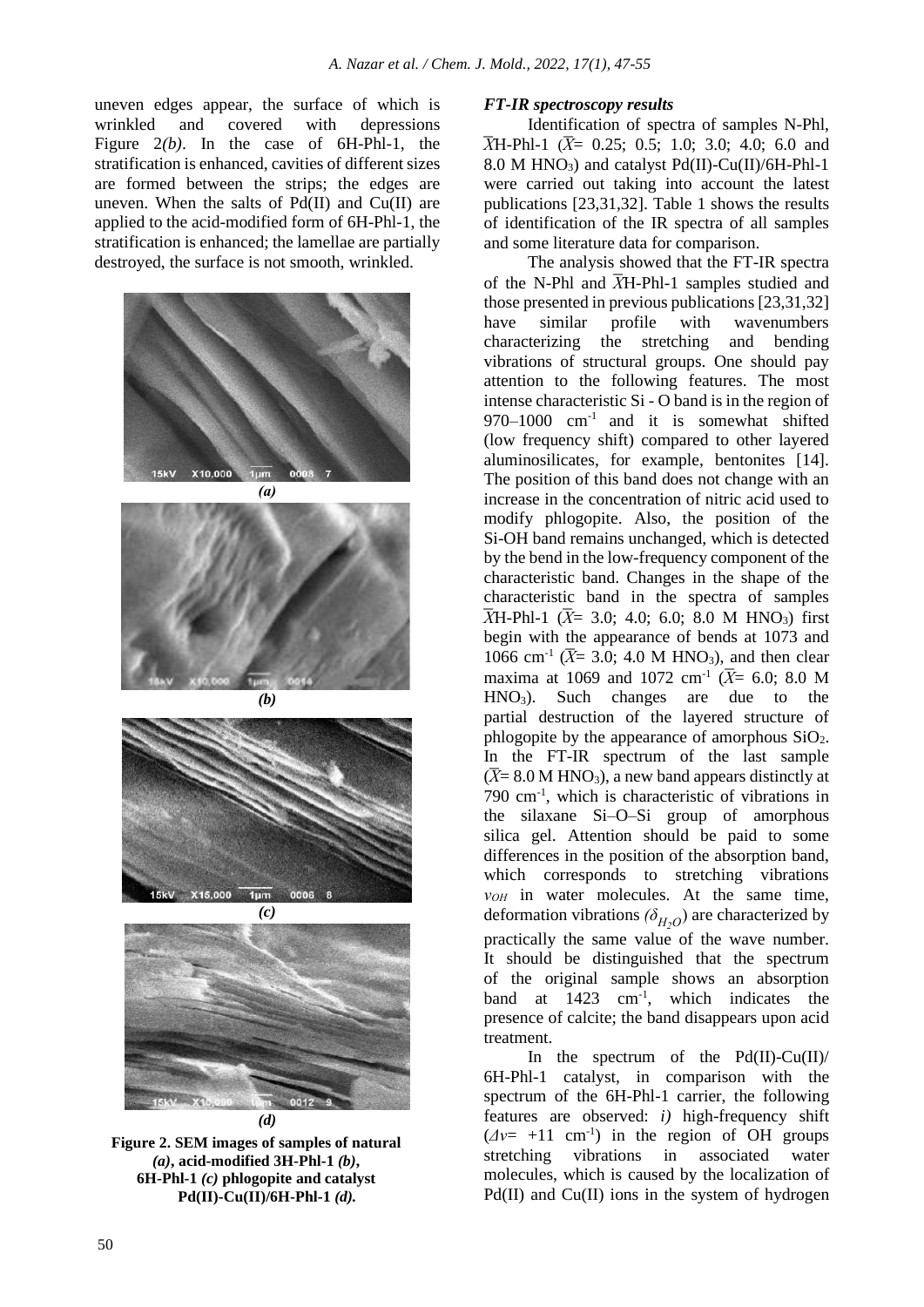bonds; *ii)* the amorphization of phlogopite is enhanced under the action of the catalyst components, as evidenced by the appearance of a band at 790 cm<sup>-1</sup>, which corresponds to Si-O-Si vibrations in amorphous silica gel. The sharp band at 1384 cm<sup>-1</sup> is due to the presence of  $Cu(II)$  nitrate in the catalyst.

# *Protolytic properties*

As a result of acid modification, not only the structure and morphology of phlogopite change, but also the acidic properties of its surface. Phlogopite transforms into the H-form, the content of Bronsted acid sites increases [23]. The change in the acidic properties of the surface was monitored by measuring the pH of an aqueous suspension of natural and acid-modified phlogopite samples after 15 s  $(pH_0)$  and upon reaching an equilibrium value ( $pH_{st}$ ). In addition, the value of  $\Delta pH_s$ =  $pH_{st}$  –  $pH_0$  was calculated, which characterizes the suspension effect (Table 2). Under the condition  $\Delta pH \le 0$ , the Lewis acid center attaches the OH group from the water molecule:  $E^+$  + HOH  $\leftrightarrow$  E-OH + H<sup>+</sup>, which leads to a decrease in the pH of the suspension.

The condition *Δ*pH<sub>s</sub> > 0 is satisfied for all acid-modified samples of phlogopite, which indicates the progress of the reaction: E-OH +HOH  $\leftrightarrow$  E-OH<sup>+</sup><sub>2</sub> + OH, which is accompanied by an increase in the pH of the suspension.

The pH value of the suspension for N-Phl is in accordance with the literature data [33]. With an increase in the concentration of nitric acid, the  $pH<sub>st</sub>$ value decreases.

*Table 1*

|                                                    | $m$ avenumbers $(v, cm)$ or absorption maxima in F I-IIX spectral<br>Structural groups |                 |                                          |            |             |                                             |                      |                                    |                     |
|----------------------------------------------------|----------------------------------------------------------------------------------------|-----------------|------------------------------------------|------------|-------------|---------------------------------------------|----------------------|------------------------------------|---------------------|
| Sample                                             | $v_{H_2O}$                                                                             | $\delta_{H_2O}$ | $VSi-O$<br>amorphous<br>SiO <sub>2</sub> | $v_{Si-O}$ | $v_{Si-OH}$ | $VSi-O-Si$<br>amorphous<br>SiO <sub>2</sub> | $\delta_{Si-O-Si}$   | $V_M-O-Si$<br>$M = Al$ ,<br>Mg, Fe | Source              |
| N-Phl                                              | 3435                                                                                   | 1634            |                                          | 994        | 967<br>bend |                                             | 457; 440<br>shoulder | 876 bend;<br>760; 672;<br>634      | this<br>work        |
| $0.25H-Phl-1$                                      | 3435                                                                                   | 1636            |                                          | 994        | 962<br>bend |                                             | 458; 440<br>shoulder | 760; 673;<br>633                   | this<br>work        |
| $0.5H-Phl-1$                                       | 3436                                                                                   | 1634            |                                          | 994        | 962<br>bend |                                             | 458; 440<br>shoulder | 760; 673;<br>634                   | this<br>work        |
| $1H-Phl-1$                                         | 3437                                                                                   | 1634            |                                          | 994        | 962<br>bend |                                             | 458; 440<br>shoulder | 760; 674;<br>634                   | this<br>work        |
| $3H-Phl-1$                                         | 3435                                                                                   | 1636            | 1073<br>bend                             | 994        | 962<br>bend |                                             | 458; 440<br>shoulder | 760; 673;<br>634                   | this<br>work        |
| $4H-Phl-1$                                         | 3435                                                                                   | 1634            | 1066<br>shoulder                         | 993        | 962<br>bend |                                             | 458; 440<br>shoulder | 762; 672;<br>633                   | this<br>work        |
| $6H-Phl-1$                                         | 3435                                                                                   | 1634            | 1069<br>shoulder                         | 992        | 962<br>bend |                                             | 458; 440<br>shoulder | 871 bend;<br>764; 672;<br>633      | this<br>work        |
| 8H-Phl-1                                           | 3435                                                                                   | 1635            | 1072                                     | 992        | 962         | 790 (clear)                                 | 458; 440<br>shoulder | 761; 634                           | this<br>work        |
| $Pd(II)$ -Cu $(II)$ /<br>$6H-Phl-1$                | 3446<br>$(+\Delta v=11)$                                                               | 1635            | 1069<br>shoulder                         | 994        | 961         | 799                                         | 460; 440<br>shoulder | 871 bend;<br>760; 673;<br>633      | this<br>work        |
| Phlogopite (Pietrasecca<br>village, central Italy) | 3490                                                                                   | 1635            |                                          | 1000       | 950         |                                             | 462                  | ÷,                                 | $[31]$ <sup>*</sup> |
| Commercial S&B<br><b>Industrial Minerals</b>       |                                                                                        |                 | 1060                                     | 980        | 945         |                                             |                      | 670                                | $[23]$ <sup>*</sup> |

**Wavenumbers (***ν***, cm-1 ) of absorption maxima in FT-IR spectra.**

 *\*According to [23,31], only those absorption bands are shown that are described in the text of the article.*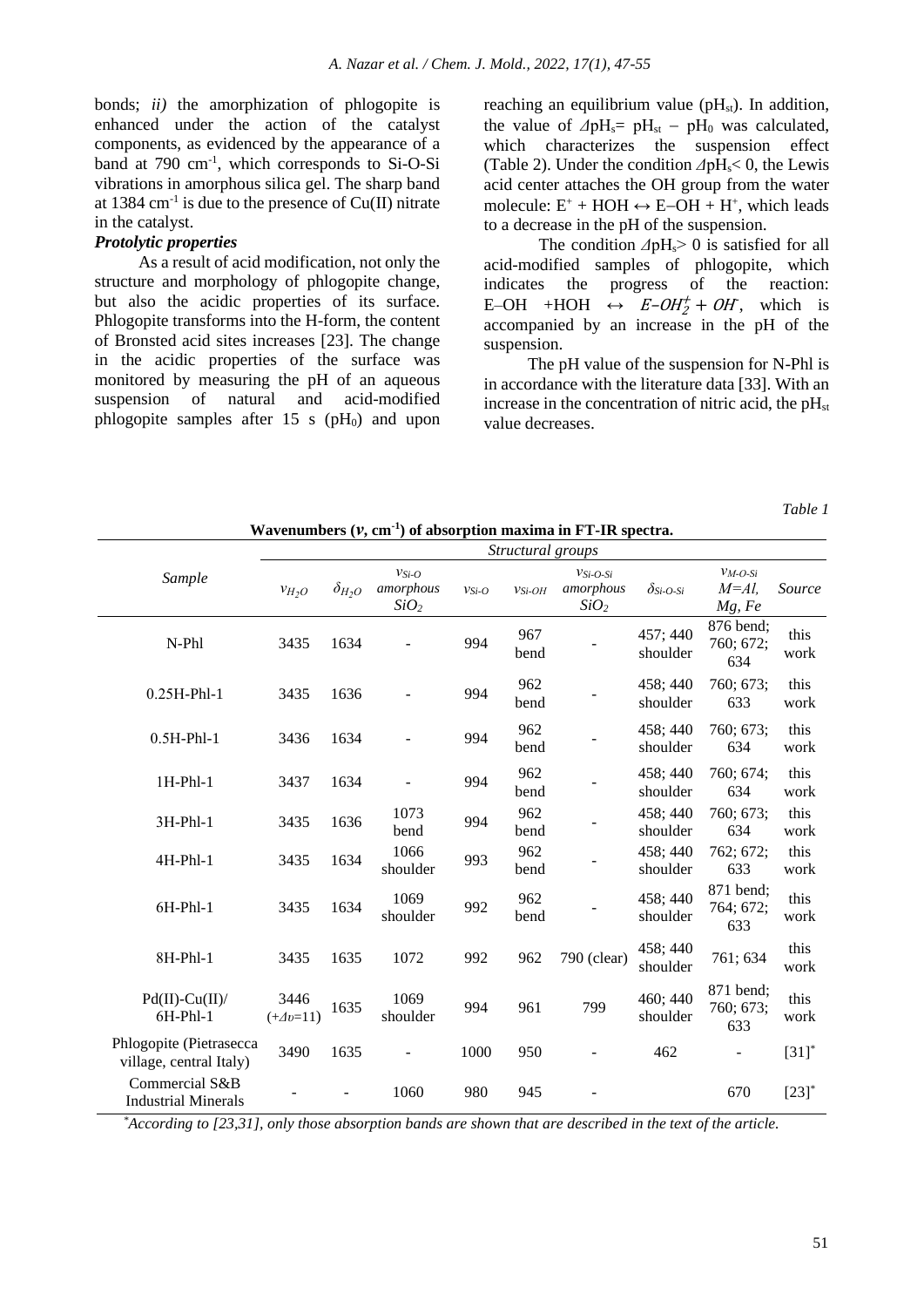*Table 2* **Surface acidity characteristics of samples of natural and modified forms of phlogopite.**

| No.            | Sample        | $pH_0$ | $pH_{st}$ | $\Delta pH_s$ |
|----------------|---------------|--------|-----------|---------------|
| 1              | $N-Ph1$       | 7.03   | 6.66      | $-0.37$       |
| $\mathfrak{D}$ | $0.25H-Ph1-1$ | 5.73   | 6.09      | 0.36          |
| 3              | $0.5H-Phl-1$  | 5.68   | 6.05      | 0.37          |
| $\overline{4}$ | $1H-Ph1-1$    | 5.45   | 6.01      | 0.56          |
| 5              | $3H-Ph1-1$    | 5.16   | 5.72      | 0.56          |
| 6              | $4H-Ph1-1$    | 5.34   | 5.69      | 0.35          |
| 7              | $6H-Ph1-1$    | 5.26   | 5.63      | 0.37          |
| 8              | $8H-Phl-1$    | 5.29   | 5.57      | 0.28          |

#### *Catalyst testing*

The results of testing the catalysts  $K_2PdCl_4$ - $Cu(NO<sub>3</sub>)<sub>2</sub>$ -KBr/ $\overline{X}$ H-Phl-1 are shown in Figure 3 and summarized in Table 3. It should be noted that the samples based on untreated phlogopite, as well as those modified with nitric acid (0.25, 0.5, 1.0 mol/L) did not show catalytic properties either at the outlet of the reactor  $C_{CO}^f = C_{CO}^{in}$  (Table 3). Kinetic data reflect the change in the final concentration of CO with time during the oxidation of carbon monoxide with atmospheric oxygen in the presence of catalysts in which the carriers are acid-modified forms of phlogopite  $\overline{X}$ H-Phl-1, where  $\bar{X}$ = 3.0; 4.0; 6.0 and 8.0 M HNO<sub>3</sub>. The kinetic curve profiles are typical for such catalysts [10-15]. For catalyst samples based on 3H-Phl-1 and 4H-Phl-1 (curves 1, 2), the concentration at the outlet from the reactor increases and reaches a constant value, but *СCO f* ˃ *MPCСО*. For catalyst samples based on 6Н-Phl-1 and 8Н-Phl-1 (curves 3, 4) for 70 min  $C_{CO}^f$   $\lt MPC_{CO}$ , and this condition remains for a long time for the second sample (curve 4).

It is known that the change in the activity of Pd(II)-Cu(II) complexes deposited on natural carriers in the CO oxidation reaction is caused by changes in the structural, morphological, textural and protolytic properties of the carrier under the action of protic acids [10-15]. The data are set out in Figures 1-2, Table 2 prove that at  $C_{HNO<sub>3</sub>}$   $\geq$  3.0 mol/L phlogopite undergoes structural, morphological changes, and protonation of the surface of the centers leads to a decrease in the pH of the suspension. As reported previously, it is in the pH range of  $3.0-5.5$  that Pd(II)-Cu(II) complexes deposited on natural carriers are most active in the oxidation of carbon monoxide [3]. However, in the case of phlogopite, one should pay attention to its ability to undergo separation under the action of acid [1,2,32], which is confirmed by SEM images of the samples under study Figure 2.

The layering of phlogopite is accompanied by an increase in the volume of the catalyst, which at constant geometric parameters of the reactor leads to an increase in the height of the catalyst bed.

**Influence of the effective contact time of the gas-air mixture with the catalyst and** 

*Table 3*

| the pH of the suspension on the degree of CO<br>conversion in the presence of catalysts<br>$K_2PdCl_4$ -Cu(NO <sub>3</sub> ) <sub>2</sub> -KBr/ $\overline{X}H$ -Phl-1 <sup>*</sup> . |          |           |        |                                               |                              |  |  |
|---------------------------------------------------------------------------------------------------------------------------------------------------------------------------------------|----------|-----------|--------|-----------------------------------------------|------------------------------|--|--|
| Carrier                                                                                                                                                                               | h,<br>cт | Tef,<br>S | $pH_s$ | $\frac{C^f_{\mathcal{C}O^{\rm st,}}}{mg/m^3}$ | $\eta_{\mathit{st}}$<br>$\%$ |  |  |
| N-Phl                                                                                                                                                                                 | 2.0      | 0.48      | 6.66   | 300                                           | 0                            |  |  |
| 0.25H-Phl-1                                                                                                                                                                           | 2.1      | 0.50      | 6.09   | 300                                           | 0                            |  |  |
| $0.5H-Phl-1$                                                                                                                                                                          | 2.1      | 0.50      | 6.05   | 300                                           | 0                            |  |  |
| $1H-Phl-1$                                                                                                                                                                            | 2.2      | 0.52      | 6.01   | 300                                           | 0                            |  |  |
| $3H-Phl-1$                                                                                                                                                                            | 2.2      | 0.52      | 5.72   | 140                                           | 53                           |  |  |
| 4H-Phl-1                                                                                                                                                                              | 2.3      | 0.55      | 5.69   | 60                                            | 80                           |  |  |
| $6H-Phl-1$                                                                                                                                                                            | 3.2      | 0.76      | 5.63   | 26                                            | 91                           |  |  |
| 8H-Phl-1                                                                                                                                                                              | 3.3      | 0.79      | 5.57   | 15                                            | 95                           |  |  |

 $*$  *Conditions:*  $C_{Pd(II)} = 2.72 \times 10^{-5}$ ;  $C_{Cu(II)} = 5.9 \times 10^{-5}$ ;  $C_{KBF} = 1.02 \times 10^{-4}$  *mol/g*;  $C_{CO}^{in} = 300$  *mg/m<sup>3</sup>*; *U= 4.2 cm/s t= 20С.*



**Figure 3. Dependence of the final CO concentration on time τ in the oxidation reaction of carbon monoxide with atmospheric oxygen in the presence of a catalyst K2PdCl4-Cu(NO3)2-KBr/**S̅**.** S̅**:** *1* **- 3Н-Phl-1;** *2* **- 4H-Phl-1;** *3* **- 6H-Phl-1;** *4* **- 8H-Phl-1.**   $C_{Pd(II)} = 2.72 \times 10^{-5}$ ;  $C_{Cu(II)} = 5.9 \times 10^{-5}$ ;  $C_{KBr} = 1.02 \times 10^{-4}$  mol/g;  $C_{CO}^{in} = 300$  mg/m<sup>3</sup>;  $U = 4.2$  cm/s;  $t = 20$ <sup>o</sup>C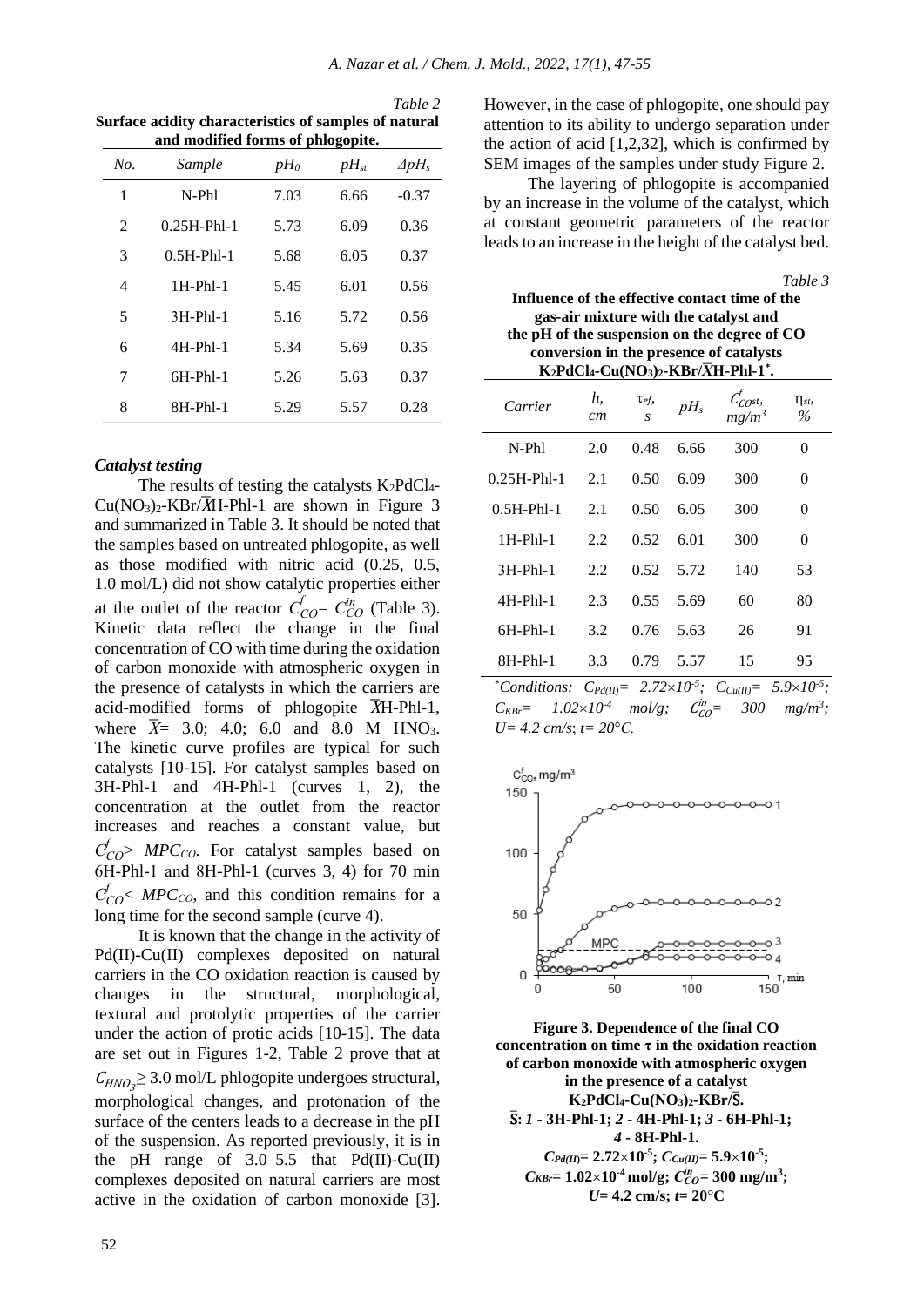*A. Nazar et al. / Chem. J. Mold., 2022, 17(1), 47-55*

| Catalyst                                                                                  | $\mathcal{L}_{\mathcal{C}\mathcal{O}}^{in}$<br>$mg/m^3$ | RH,<br>$\%$    | $\tau_{ef}$<br>$\boldsymbol{S}$ | $\eta_{CO}$<br>$\%$ | Protective<br>action time,<br>min | Source    |
|-------------------------------------------------------------------------------------------|---------------------------------------------------------|----------------|---------------------------------|---------------------|-----------------------------------|-----------|
| $K_2PdCl_4-Cu(NO_3)_2-KBr/8H-Phl-1$                                                       | 300                                                     | 67             | 0.79                            | 100-95              | >>150                             | this work |
| $MnO2-CuO/Al2O3$<br>Garulite-300 (China)                                                  | 310                                                     | $\Omega$       | 0.524                           | $95-100$            | $15-20$                           | $[34]$    |
| $MnO2-CuO/Al2O3$<br>Dräger Cat<br>(3Mcompany, U.S.A.)                                     | 310                                                     | $\Omega$       | 0.524                           | 95                  | $15-20$                           | $[34]$    |
| $PdCl2-CuCl2/ Al2O3$<br>LT-CAT (MST, U.S.A.)                                              | 130                                                     | $\blacksquare$ | 0.43                            | 39                  | -                                 | [34, 35]  |
| $K_2PdCl_4$ -Cu(NO <sub>3</sub> ) <sub>2</sub> -KBr/H-Cli<br>TU U 28.2-02071091-003: 2012 | 300                                                     | 70             | 0.61                            | 97                  | >150                              | $[1]$     |

**Comparative characteristics of catalysts for low-temperature oxidation of carbon monoxide with air oxygen.**

The increase in *h* is especially noticeable in the case of 6H-Phl-1 and 8H-Phl-1 carriers. With an increase in the height of the catalyst bed at a constant linear velocity of the gas-air system, the effective contact time  $\tau_{ef}$  of the gas-air system with the catalyst increases, leading to an increase in the degree of conversion of carbon monoxide.

Table 4 shows the characteristics of the K<sub>2</sub>PdCl<sub>4</sub>-Cu(NO<sub>3</sub>)<sub>2</sub>-KBr/8H-Phl-1 catalyst for low-temperature oxidation of carbon monoxide with air oxygen and industrial catalysts used in human respiratory protection equipment.

Despite some progress in the development of catalysts for the oxidation of carbon monoxide, a hopcalite type catalyst is mainly used to equip respiratory devices due to its low price. The time of the protective action of such a catalyst is only 15–20 min at a relative air humidity *RH*= 0%. The basic components of Wacker-type catalysts are Pd(II) and Cu(II) salts. The activity of such catalysts depends substantially on the nature of the support [1,3]. The performance of the  $K_2PdCl_4$ - $Cu(NO<sub>3</sub>)<sub>2</sub>-KBr/8H-Phl-1$  catalyst is improved compared to the known ones [1,34,35] and it can be used in human respiratory protective equipment.

#### **Conclusions**

It is shown that  $Pd(II)$  and  $Cu(II)$  compounds applied by impregnation to the surface of natural phlogopite do not exhibit catalytic activity in the oxidation of carbon monoxide with oxygen. To change the structural, morphological and acidic properties of phlogopite, the acid leaching method was applied. For these purposes, the original samples by the reflux method were treated for one hour with nitric acid of various concentrations. As a result, a series of samples  $\overline{X}$ H-Phl-1 was obtained, where  $\bar{X}$ = 0.25; 0.5; 1.0; 3.0; 4.0; 6.0 and 8.0 mol/L, which were used to obtain the catalytic compositions of  $K_2PdCl_4-Cu(NO_3)_2-KBr/$ *X*H-Phl-1 type. Carriers and catalysts were characterized by XRD, SEM, FT-IR spectroscopy; for the samples of the initial and acid-modified phlogopite, the pH values of the suspensions were determined under equilibrium conditions. It was found that the oxidation of CO with oxygen with the establishment of a stationary mode is carried out in the presence of catalysts  $K_2PdCl_4-Cu(NO_3)_2-KBr/\overline{X}H-Phl-1$ , when  $\overline{X}$   $\geq$  3 mol/L, however, the condition when the concentration of CO at the outlet of the reactor is less than the maximum permissible concentration, observed only at  $\bar{X}$ = 8.0 mol/L. This sample corresponds to the highest degree of amorphization and formation of nanosilicon (XRD and IR spectroscopy), the greatest increase in volume due to phlogopite layering (SEM), and the lowest pH value of the suspension. A catalyst has been obtained that is promising for use in respiratory devices.

#### **References**

- 1. Rakitskaya, T.L.; Kiose, T.A.; Truba, A.S; Ennan, A.A. Effect of water on activity and protective properties of catalysts used in respiratory protective equipment. Vaseashta, A.; Duca, Gh.; Travin, S. Eds. Handbook of Research on Water Sciences and Society. IGI Global, 2022, Chapter 21, pp. 469–499. DOI: [https://doi.org/10.4018/978-1-](https://doi.org/10.4018/978-1-7998-7356-3.ch021) [7998-7356-3.ch021](https://doi.org/10.4018/978-1-7998-7356-3.ch021)
- 2. Lurie, Yu.Yu. Handbook of Analytical Chemistry. Chemistry: Moscow, 1989, 448 p. (in Russian).
- 3. Rakitskaya, T.L.; Kiose, T.O.; Ennan, A.A. Conceptual approaches to the development of catalysts for low-temperature carbon monoxide

*Table 4*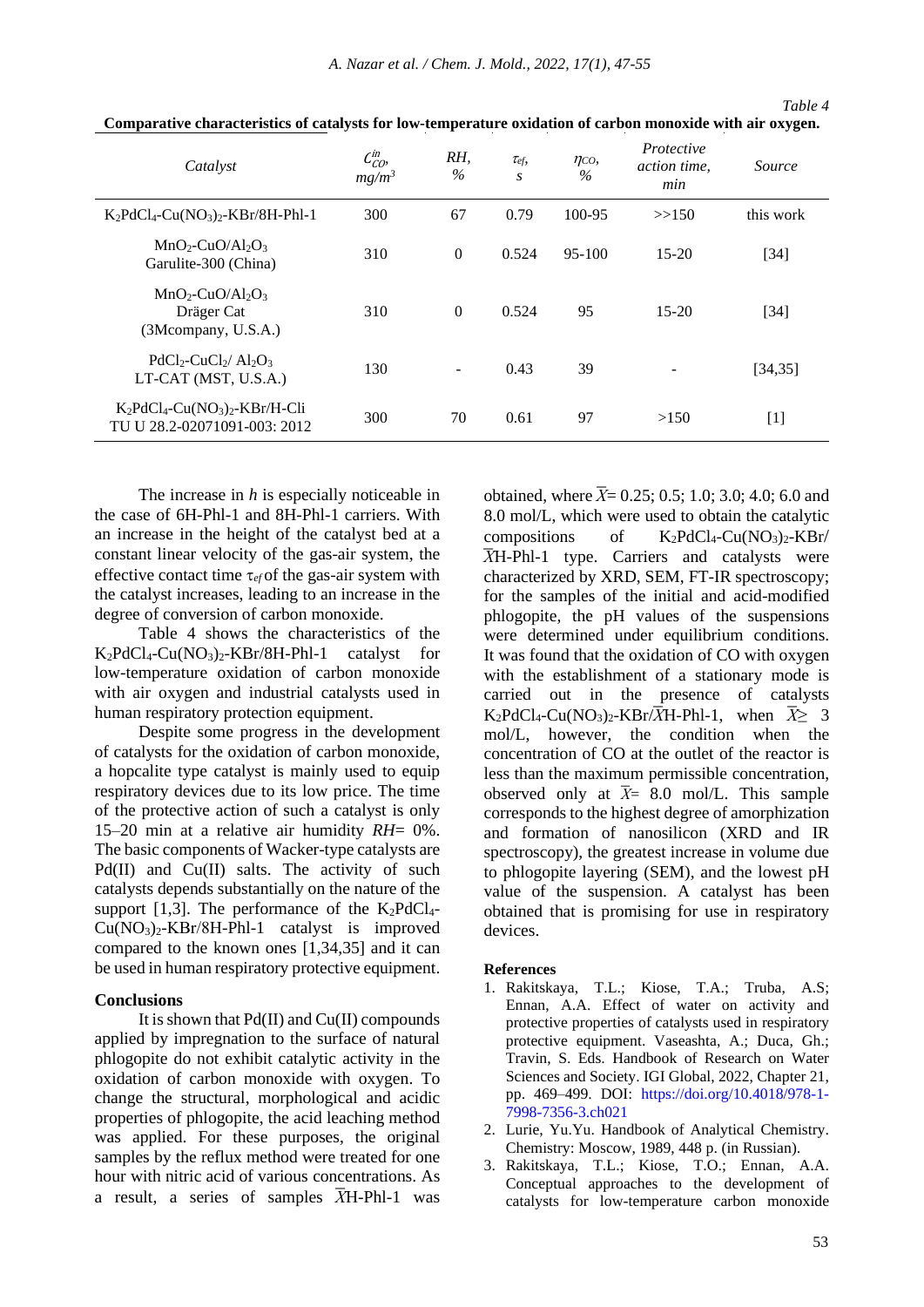oxidation with air oxygen. Odesa National University Herald. Chemistry, 2020, 25(4), pp. 6–23. (in Russian). DOI: [https://doi.org/10.18524/2304-](https://doi.org/10.18524/2304-0947.2020.4(76).216920) [0947.2020.4\(76\).216920](https://doi.org/10.18524/2304-0947.2020.4(76).216920)

4. Shen, Y.; Lu G.; Guo, Y.; Wang, Y.; Guo, Y.; Gong, X. Study on the catalytic reaction mechanism of low temperature oxidation of CO over Pd-Cu-Cl<sub>x</sub>/Al<sub>2</sub>O<sub>3</sub> catalyst. Catalysis Today, 2011, 175(1), pp. 558–567.

DOI: <https://doi.org/10.1016/j.cattod.2011.03.042>

5. Shen, Y.-X.; Guo, Y.; Wang, L.; Wang, Y.-Q.; Guo, Y.-L.; Gong, X.-Q.; Lu, G.-Z. The stability and deactivation of Pd-Cu-Cl<sub>x</sub>/Al<sub>2</sub>O<sub>3</sub> catalyst for low temperature CO oxidation: an effect of moisture. Catalysis Science and Technology, 2011, 1(7), pp. 1202–1207.

DOI: https://doi.org[/10.1039/C1CY00146A](https://doi.org/10.1039/C1CY00146A)

6. Park, E.D.; Lee, J.S. Effect of surface treatment of the support on CO oxidation over carbon-supported Wacker-type catalysts. Journal of Catalysis, 2000, 193(1), pp. 5–15.

DOI: <https://doi.org/10.1006/jcat.2000.2879>

7. Wang, L.; Zhou, Y.; Liu, Q.; Guo, Y.; Lu, G. Effect of surface properties of activated carbon on CO oxidation over supported Wackertype catalysts. Catalysis Today, 2010, 153(3-4), pp. 184–188.

DOI: <https://doi.org/10.1016/j.cattod.2010.02.067>

8. Radkevich, V.Z.; Sen'ko, T.L.; Khaminets, S.G.; Wilson, K.; Egiazarov, Yu.G. Catalytic systems based on carbon supports for the low-temperature oxidation of carbon monoxide. Kinetics and Catalysis, 2008, 49, pp. 545–551.

DOI: <https://doi.org/10.1134/s0023158408040149>

9. Radkevich, V.Z.; Wilson, K.; Khaminets, S.G.; Sen'ko, T.L. Effect of preparation conditions on the formation of the active phase of carbon fiber catalytic systems for the low-temperature oxidation of carbon monoxide. Kinetics and Catalysis, 2014, 55, pp. 252–267.

DOI: https://doi.org/10.1134/s0023158414020086

10.Rakitskaya, T.L.; Kiose, T.A.; Vasylechko, V.O.; Volkova, V.Ya.; Gryshchouk, G.V. Adsorptiondesorption properties of clinoptilolites and the catalytic activity of surface Cu(II)-Pd(II) complexes in the reaction of carbon monoxide oxidation with oxygen. Chemistry of Metals and Alloys, 2011, 4(3-4), pp. 213–218.

DOI: <https://doi.org/10.30970/cma4.0186>

11.Rakitskaya, T.L.; Kiose, T.A.; Zryutina, A.M.; Gladyshevskii, R.E.; Truba, A.S.; Vasylechko, V.O.; Demchenko, P.Yu.; Gryschouk, G.V.; Volkova, V.Ya. Solid-state catalysts based on bentonites and Pd(II)-Cu(II) complexes for lowtemperature carbon monoxide oxidation. Solid State Phenomena, 2013, 200, pp. 299–304. DOI: [https://doi.org/10.4028/www.scientific.net/SSP.200](https://doi.org/10.4028/www.scientific.net/SSP.200.299) [.299](https://doi.org/10.4028/www.scientific.net/SSP.200.299)

12.Rakitskaya, T.L.; Kiose, T.A.; Ennan, A.A.; Golubchik, K.О.; Oleksenko, L.P.; Gerasiova, V.G. Effect the conditions of the acid-thermal modification of clinoptilolite have on the catalytic properties of palladium-copper complexes anchored on it in the reaction of carbon monoxide oxidation. Russian Journal of Physical Chemistry A, 2016, 90, pp. 1120–1127.

DOI: <https://doi.org/10.1134/S0036024416060182>

13.Rakitskaya, T.L.; Kiose, T.A.; Golubchik, K.О.; Ennan, А.A.; Volkova, V.Y. Acid-modified clinoptilolite as a support for palladium-copper complexes catalyzing carbon monoxide oxidation with air oxygen*.* Chemistry Central Journal, 2017, 11, pp. 1–10.

DOI: <https://doi.org/10.1186/s13065-017-0256-6>

- 14.Rakitskaya, T.; Dzhyga, G.; Kiose, T.; Volkova, V. Natural Nanobentonites as Supports in Palladium(II)–Copper(II) Catalysts for Carbon Monoxide Oxidation with Air Oxygen. In: Fesenko, O.; Yatsenko, L. Eds. Nanooptics and Photonics, Nanochemistry and Nanobiotechnology, and Their Applications. Springer Proceedings in Physics: Springer, Cham, 2020, 247, pp. 141–157. DOI: [https://doi.org/10.1007/978-3-030-52268-](https://doi.org/10.1007/978-3-030-52268-1_11) [1\\_11](https://doi.org/10.1007/978-3-030-52268-1_11)
- 15. Wang, Y.; Shi, J.; Wu, R.; Li, X.; Zhao, Y. Room-temperature CO oxidation over calcined Pd–Cu/palygorskite catalysts. Applied Clay Science, 2016, 119, pp. 126–131. DOI: <https://doi.org/10.1016/j.clay.2015.08.034>
- 16. Yamamoto, T.; Takigawa, T.; Fujimura, T.; Shimada, T.; Ishida, T.; Inoue, H.; Takagi, S. Which types of clay minerals fix cesium ions effectively? the "cavity-charge matching effect". Physical Chemistry Chemical Physics, 2019, 21(18), pp. 9352-9356.

DOI: https://doi.org/10.1039/C9CP00457B

17. Üçgül, E.; Girgin, İ. Chemical exfoliation characteristics of karakoc phlogopite in hydrogen peroxide solution. Turkish Journal of Chemistry, 2002, 26(3), pp. 431–439.

[https://journals.tubitak.gov.tr/chem/issues/kim-02-](https://journals.tubitak.gov.tr/chem/issues/kim-02-26-3/kim-26-3-18-0105-10.pdf) [26-3/kim-26-3-18-0105-10.pdf](https://journals.tubitak.gov.tr/chem/issues/kim-02-26-3/kim-26-3-18-0105-10.pdf)

- 18. Gerasimova, L.G.; Maslova, M.V.; Shchukina, E.S. Mineral layer fillers for the production of functional materials. Materials, 2021, 14(12), pp. 3369–3381. DOI: <https://doi.org/10.3390/ma14123369>
- 19. Wu, H.; Qiang, S.; Fan, Q.; Zhao, X.; Liu, P.; Li, P.; Liang, J.; Wu, W. Exploring the relationship between Th(IV) adsorption and the structure alteration of phlogopite. Applied Clay Science, 2018, 152, pp. 295–302.

DOI: <https://doi.org/10.1016/j.clay.2017.11.026>

20.Jang, S.-C.; Kim, G.Y.; Hong, S.B.; Yang, H.-M.; Lee, K.-W.; Moon, J.-K.; Seo, B.-K.; Cho, Y.; Huh, Y.S.; Roh, C. Magnetic composites as an effective technology for removal of radioactive